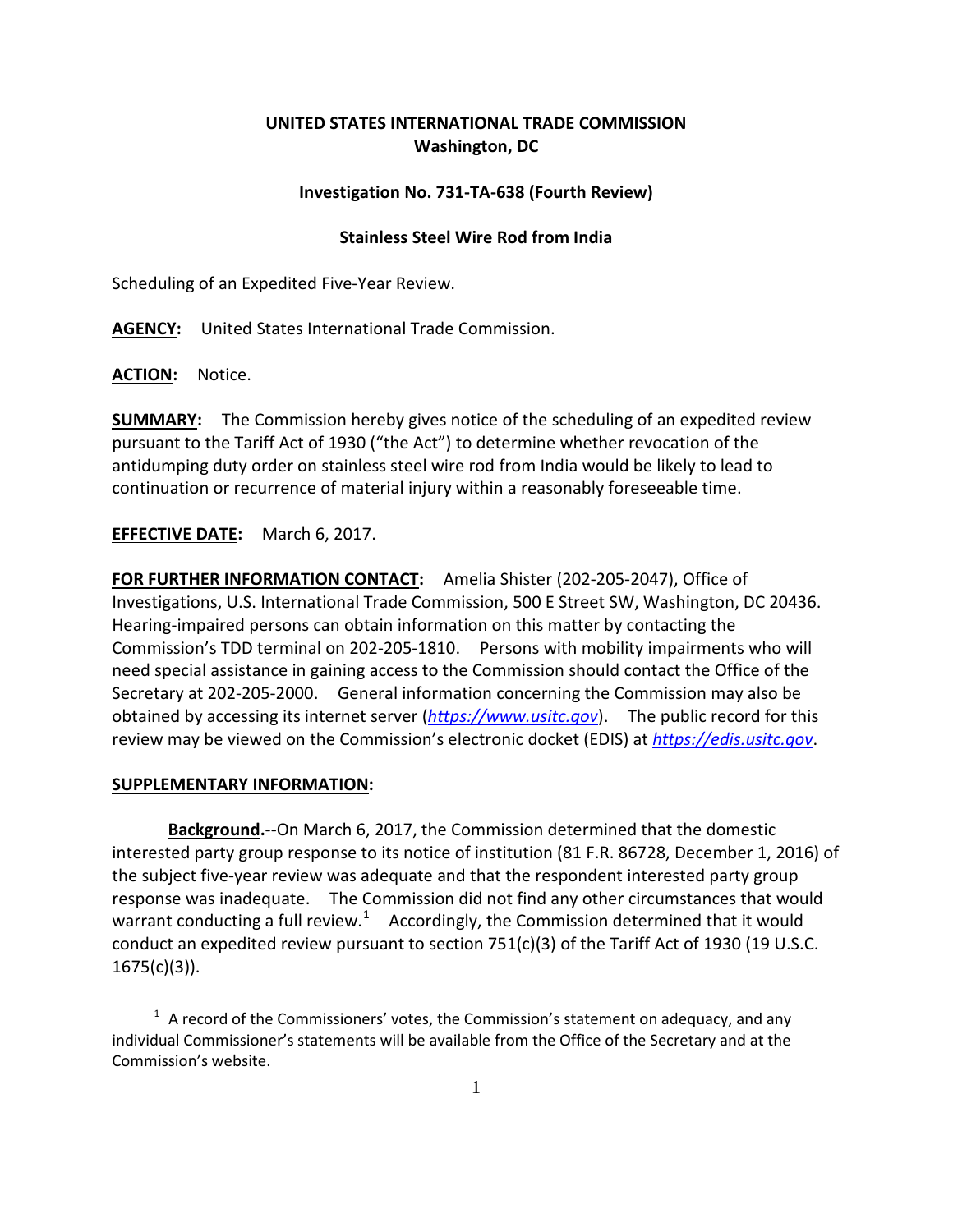For further information concerning the conduct of this review and rules of general application, consult the Commission's Rules of Practice and Procedure, part 201, subparts A and B (19 CFR part 201), and part 207, subparts A, D, E, and F (19 CFR part 207).

**Staff report.**--A staff report containing information concerning the subject matter of the review will be placed in the nonpublic record on April 19, 2017, and made available to persons on the Administrative Protective Order service list for this review. A public version will be issued thereafter, pursuant to section 207.62(d)(4) of the Commission's rules.

**Written submissions.**--As provided in section 207.62(d) of the Commission's rules, interested parties that are parties to the review and that have provided individually adequate responses to the notice of institution, $2$  and any party other than an interested party to the review may file written comments with the Secretary on what determination the Commission should reach in the review. Comments are due on or before April 24, 2017 and may not contain new factual information. Any person that is neither a party to the five-year review nor an interested party may submit a brief written statement (which shall not contain any new factual information) pertinent to the review by April 24, 2017. However, should the Department of Commerce extend the time limit for its completion of the final results of its review, the deadline for comments (which may not contain new factual information) on Commerce's final results is three business days after the issuance of Commerce's results. If comments contain business proprietary information (BPI), they must conform with the requirements of sections 201.6, 207.3, and 207.7 of the Commission's rules. The Commission's rules with respect to filing were revised effective July 25, 2014. *See* 79 Fed. Reg. 35920 (June 25, 2014), and the revised Commission Handbook on E-filing, available from the Commission's website at

[https://www.usitc.gov/secretary/documents/handbook\\_on\\_filing\\_procedures.pdf.](https://www.usitc.gov/secretary/documents/handbook_on_filing_procedures.pdf)

In accordance with sections 201.16(c) and 207.3 of the rules, each document filed by a party to the review must be served on all other parties to the review (as identified by either the public or BPI service list), and a certificate of service must be timely filed. The Secretary will not accept a document for filing without a certificate of service.

**Determination.**--The Commission has determined this review is extraordinarily complicated and therefore has determined to exercise its authority to extend the review period by up to 90 days pursuant to 19 U.S.C. 1675(c)(5)(B).

 $\overline{a}$ 

<span id="page-1-0"></span> $2$  The Commission has found the responses submitted by Carpenter Technology Corporation, North American Stainless, and Universal Stainless and Alloy Products, Inc. to be individually adequate. Comments from other interested parties will not be accepted (*see* 19 CFR 207.62(d)(2)).